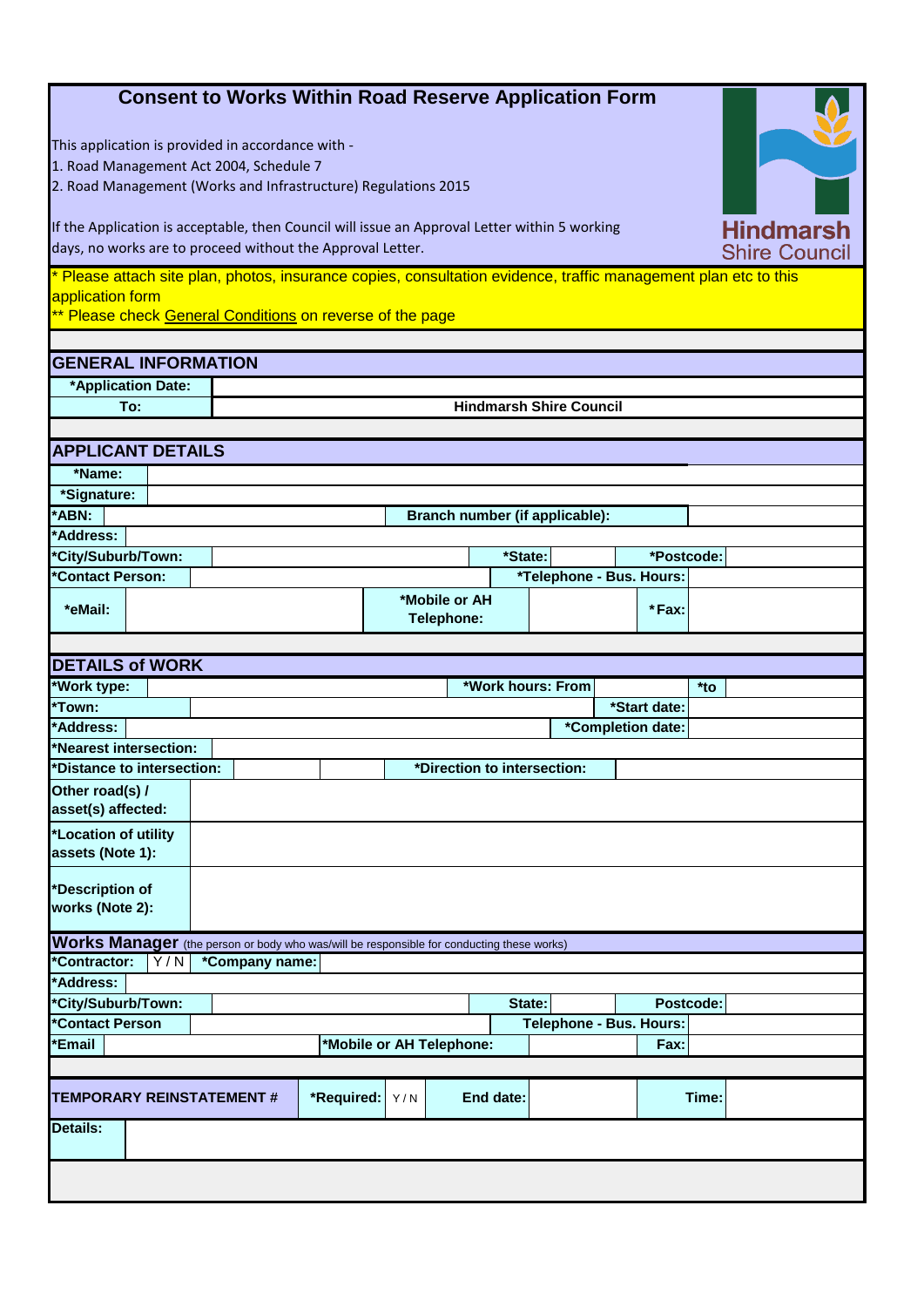| <b>PERMANENT REINSTATEMENT#</b>                                                                                                                                                                       | *Required:<br>Y/N                                                                   | End date:               |                                | Time:                              |             |  |  |  |  |  |  |  |  |
|-------------------------------------------------------------------------------------------------------------------------------------------------------------------------------------------------------|-------------------------------------------------------------------------------------|-------------------------|--------------------------------|------------------------------------|-------------|--|--|--|--|--|--|--|--|
| <b>Details:</b>                                                                                                                                                                                       |                                                                                     |                         |                                |                                    |             |  |  |  |  |  |  |  |  |
| Y/N<br>*Contractor:<br>*Company name:                                                                                                                                                                 |                                                                                     |                         |                                |                                    |             |  |  |  |  |  |  |  |  |
| *Address:                                                                                                                                                                                             |                                                                                     |                         |                                |                                    |             |  |  |  |  |  |  |  |  |
| *City/Suburb/Town:                                                                                                                                                                                    |                                                                                     | State:                  |                                | Postcode:                          |             |  |  |  |  |  |  |  |  |
| *Contact Person:                                                                                                                                                                                      |                                                                                     |                         | <b>Telephone - Bus. Hours:</b> |                                    |             |  |  |  |  |  |  |  |  |
| <b>Email:</b>                                                                                                                                                                                         |                                                                                     | *Mob:                   |                                |                                    |             |  |  |  |  |  |  |  |  |
|                                                                                                                                                                                                       |                                                                                     |                         |                                |                                    |             |  |  |  |  |  |  |  |  |
| <b>TRAFFIC IMPACT #</b>                                                                                                                                                                               |                                                                                     |                         |                                |                                    |             |  |  |  |  |  |  |  |  |
| *1. Will a Traffic Management Plan be in operation during the proposed works?<br>refer s99A of the Road Safety Act 1986 and Code of Practice for Worksite Safety - Traffic Management<br>Add details: | Y/N<br>(If "Y" then please<br>attach a copy)                                        |                         |                                |                                    |             |  |  |  |  |  |  |  |  |
|                                                                                                                                                                                                       |                                                                                     |                         |                                |                                    |             |  |  |  |  |  |  |  |  |
| *2. Will closure of the road or part of the road to vehicular traffic be required for:<br>(a) a continuous period of more than 12 hours?<br>(b) more than 24 hours in a 7 day period?                 |                                                                                     | Y/N<br>$\overline{Y/N}$ |                                |                                    |             |  |  |  |  |  |  |  |  |
| <b>CONSULTATION #</b>                                                                                                                                                                                 |                                                                                     |                         |                                |                                    |             |  |  |  |  |  |  |  |  |
|                                                                                                                                                                                                       | *Do works affect adjoining property owner(s)/occupier(s)/ members of the community? |                         |                                |                                    | Y/N         |  |  |  |  |  |  |  |  |
| <b>Consultation Date:</b>                                                                                                                                                                             |                                                                                     |                         |                                | Is access affected?                |             |  |  |  |  |  |  |  |  |
| <b>Describe effects:</b>                                                                                                                                                                              |                                                                                     |                         |                                |                                    |             |  |  |  |  |  |  |  |  |
| <b>Mitigation Plan (Note 4):</b>                                                                                                                                                                      |                                                                                     |                         |                                |                                    |             |  |  |  |  |  |  |  |  |
|                                                                                                                                                                                                       |                                                                                     |                         |                                |                                    |             |  |  |  |  |  |  |  |  |
| <b>ASSETS of OTHER PARTIES/AUTHORITIES AFFECTED</b>                                                                                                                                                   |                                                                                     |                         | (Note 3) $#$                   |                                    |             |  |  |  |  |  |  |  |  |
| * Have you checked with Dial Before You Dig ?                                                                                                                                                         |                                                                                     | Y/N                     |                                | (If "Y" then please attach a copy) |             |  |  |  |  |  |  |  |  |
| Owner:                                                                                                                                                                                                |                                                                                     |                         |                                |                                    | *Consulted: |  |  |  |  |  |  |  |  |
| Asset(s):                                                                                                                                                                                             |                                                                                     |                         |                                |                                    |             |  |  |  |  |  |  |  |  |
| Effect:                                                                                                                                                                                               |                                                                                     |                         |                                |                                    |             |  |  |  |  |  |  |  |  |
| <b>Minimisation Plan:</b>                                                                                                                                                                             |                                                                                     |                         |                                |                                    | *Consulted: |  |  |  |  |  |  |  |  |
| Owner:                                                                                                                                                                                                |                                                                                     |                         |                                |                                    |             |  |  |  |  |  |  |  |  |
| Asset(s):                                                                                                                                                                                             |                                                                                     |                         |                                |                                    |             |  |  |  |  |  |  |  |  |
| Effect:                                                                                                                                                                                               |                                                                                     |                         |                                |                                    |             |  |  |  |  |  |  |  |  |
| <b>Minimisation Plan:</b>                                                                                                                                                                             |                                                                                     |                         |                                |                                    |             |  |  |  |  |  |  |  |  |
| Owner:                                                                                                                                                                                                |                                                                                     |                         |                                |                                    | *Consulted: |  |  |  |  |  |  |  |  |
| Asset(s):                                                                                                                                                                                             |                                                                                     |                         |                                |                                    |             |  |  |  |  |  |  |  |  |
| Effect:                                                                                                                                                                                               |                                                                                     |                         |                                |                                    |             |  |  |  |  |  |  |  |  |
| <b>Minimisation Plan:</b>                                                                                                                                                                             |                                                                                     |                         |                                |                                    |             |  |  |  |  |  |  |  |  |

\* mandatory

Note 1. Including a scaled location map and photos showing which road and which part(s) of the road reserve is (are) affected, proposed depth of cover, clearances and offsets to other road and non-road infrastructure, width of crossover (driveway) etc

Note 2. include, scope of works, eg: size of trench, road pavement area, kerb and channel, pipe size, pipe type etc

Note 3. Includes other utility infrastructure, street trees, remnant native vegetation and landscaped areas

Note 4. Indicate on the proposed plan to minimize any adverse affect on adjoining property owners and occupiers, businesses or other members of the community

# not required for Notification of Completed Works